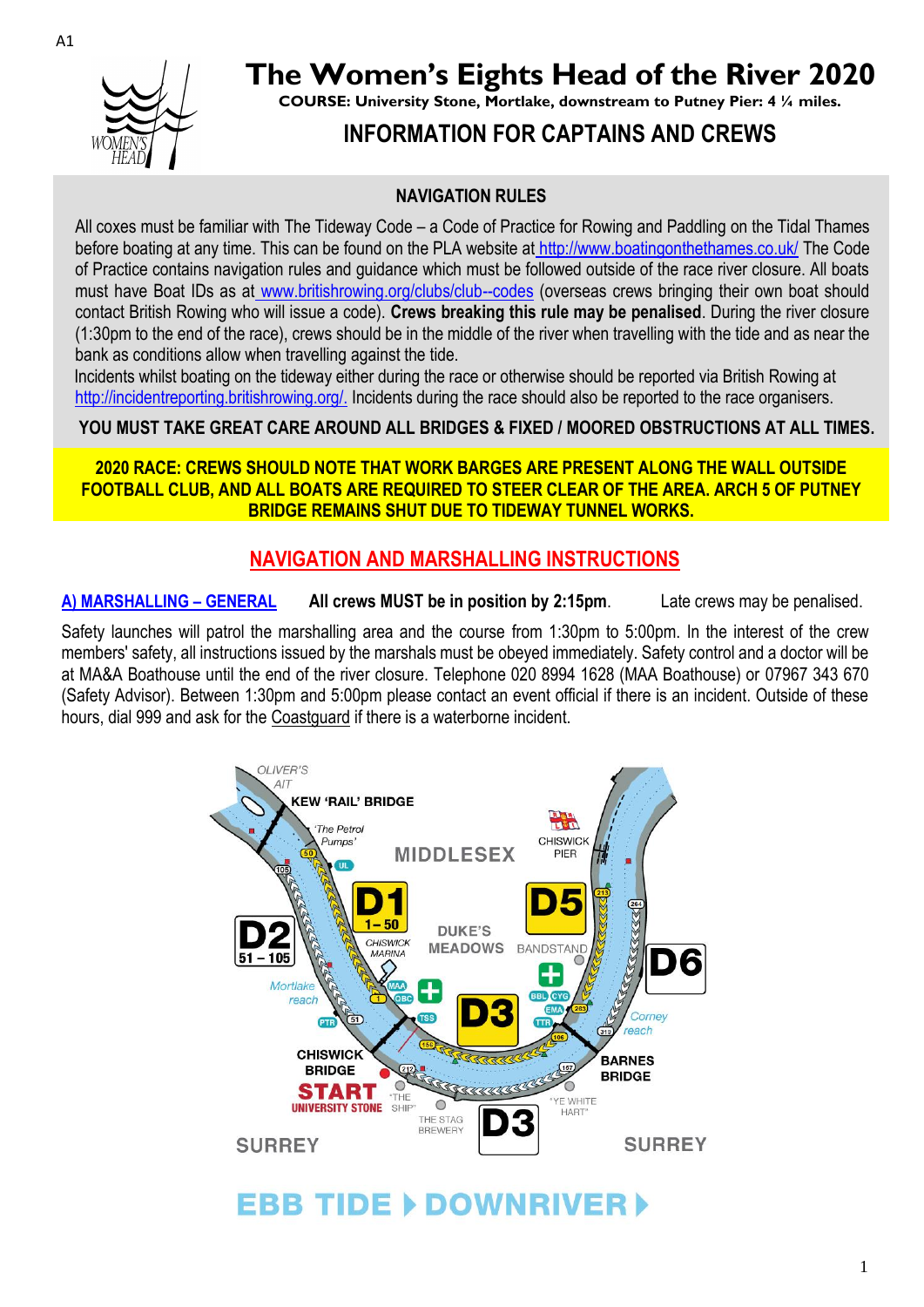Crews will be marshalled in number order by division (see marshalling map on page 1):

DIVISION 1 **Crews 1 to 50** MIDDX bank from just above MAA BH to Kew Rail Bridge (1 nearest MAABC) DIVISION 2 **Crews 51 to 105** SURREY bank from steps above Chiswick Bridge to Kew Rail Bridge (51 nearest Chiswick Bridge; gap at Putney Town RC steps) DIVISION 3 **Crews 106 to 156** MIDDX bank, in descending order below Chiswick Bridge (156 by Chiswick Bridge) DIVISION 4 **Crews 157 to 212** SURREY bank, in descending order below Chiswick Bridge (212 by Chiswick Bridge) DIVISION 5 **Crews 213 to 263** MIDDX bank, in descending order below Barnes Bridge (263 by Barnes Bridge Ladies RC) DIVISION 6 **Crews 264 to 319** SURREY bank, in descending order below Barnes Bridge (319 by Barnes Bridge)

Check on which side and in which area of river you need to marshal. Note that higher number crews are upstream.

**Race numbers must be displayed while marshalling and racing**. All crews will be issued with 3 paper numbers, one for the back of the cox (outside of life jacket), and two for bow (one for back of racing vest and one for outer clothing).

**If numbers are not visible when racing, you are unlikely to be given a time.**

#### **B) GETTING TO THE MARSHALLING AREA (on the outgoing tide, during the river closure)**



**Crews boating from Putney** should allow **at least** an hour to row to the start: this is the Boat Race course against the stream, and in strong stream conditions can take 75 minutes. Allow time to queue and go afloat in addition to this.

Coming up river from Putney or Hammersmith, keep to the SURREY (south) bank between Putney and the Chiswick Steps crossing. On reaching the Chiswick Steps crossing, crews in Divisions **1, 3 & 5** should cross to the MIDDLESEX (north) bank, above the red buoy. Crews in Divisions **2, 4 & 6** should remain on the SURREY side.

Coming down river from Kew or Chiswick, keep to the centre of the river. When turning into your marshalling position, make a U-shaped turn, moving to the bank as you turn to ensure you do not end up sitting in the middle of the river facing the wrong direction.

**Race pace or firm pressure is not permitted in the marshalling area at any time.** On arrival at the marshalling area crews will receive instructions from the marshals. Failure to obey their instructions will result in disqualification.

#### **CREWS MUST NOT CROSS THE RIVER ABOVE BARNES RAILWAY BRIDGE after 2:15pm**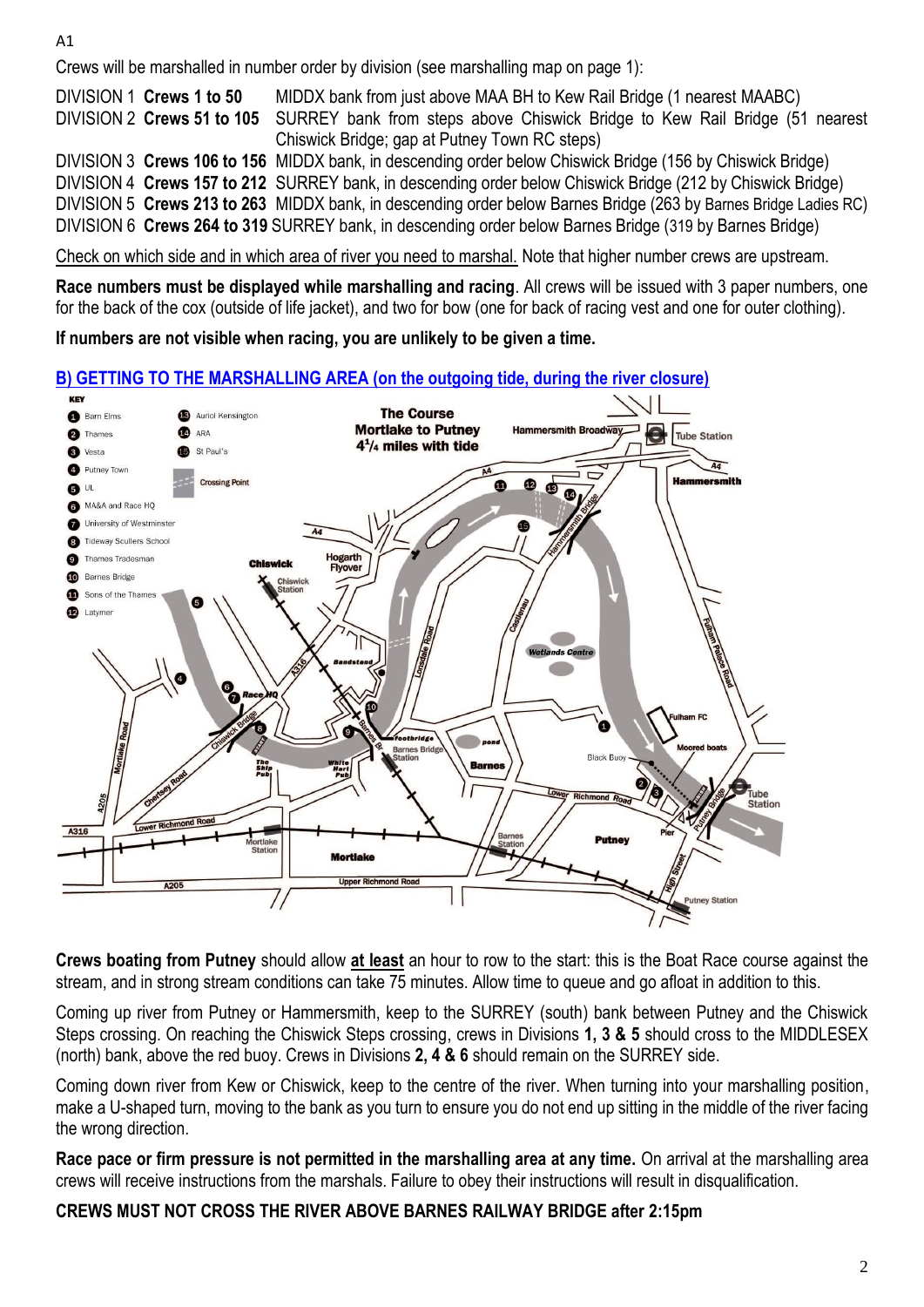A1

In other areas, marshals will only allow crews to cross if it is safe to do so. Any crew out of position after the specified times is likely to be marshalled out of order and may be asked to start after the last crew. If you are late, you will most likely be requested to stay on Surrey and go all the way up through Chiswick Bridge on Surrey behind Division 6.

# **C) RACE START**

The signal to turn by division will be given by the marshals, and crews must immediately turn into the middle of the river and row in number order through the centre arch of Chiswick Bridge to the Starters launch. This will be moored downstream of Chiswick Bridge. **Crews must leave at least one length of clear water between boats** and you may be penalised if you fail to do so. **There will also be a 1 minute gap after crews 125, 249 and 277.**

Crews will have a rolling start. The starter will start each crew by calling its number and saying "Go", e.g. "Number 1, go". Timing will start a little downstream of this point. The start line is marked with a banner saying "START" and is opposite the large stripy pole outside Tideway Scullers, about 90 metres after the bridge.

As Division 1 turns and starts, Division 3 will move into position above Chiswick Bridge; Division 5 moves up likewise. As Division 2 starts, Division 4 will move up above Chiswick Bridge; Division 6 moves up likewise. Divisions must move up as quickly as possible, and crews will be penalised if they cause a delay. **You should row full crew unless you are sorting kit (which should be done in pairs with the other six rowing on**).

# **D) THE RACE**

### **Safety is paramount. Boats being overtaken MUST give way, and boats overtaking MUST do so safely.**

Observers will be posted along the course, and failure to observe this rule may result in time penalties, or, in extreme cases, lead to disqualification. Crews wishing to register an objection must do so to the Chief Umpire on 07709 905 706 within 30 minutes of the last crew crossing the finish. Note that your time can not be reduced if you are obstructed by another crew.

**The fastest racing line is fairly central in the river at all points.** No crew should attempt to race inside of the green and red permanent navigation channel buoys as they could collide with marshalling or returning crews and may be penalised. Between the start and the Bandstand there will be marshalling crews and launches on both sides of the river, so racing crews **must stay central**. All boats must row through the centre arch of all bridges and must not race between the bank and any moorings. The finish line will be marked by a banner saying "FINISH" on Putney Pier about 15 metres before Putney Bridge



# **E) AFTER THE RACE**

**At the finish DO NOT STOP.** Proceed as quickly as you can through the centre span of both Putney Road Bridge and the Rail Bridge and follow the marshals' instructions. After turning, return through the bridges to the SURREY side of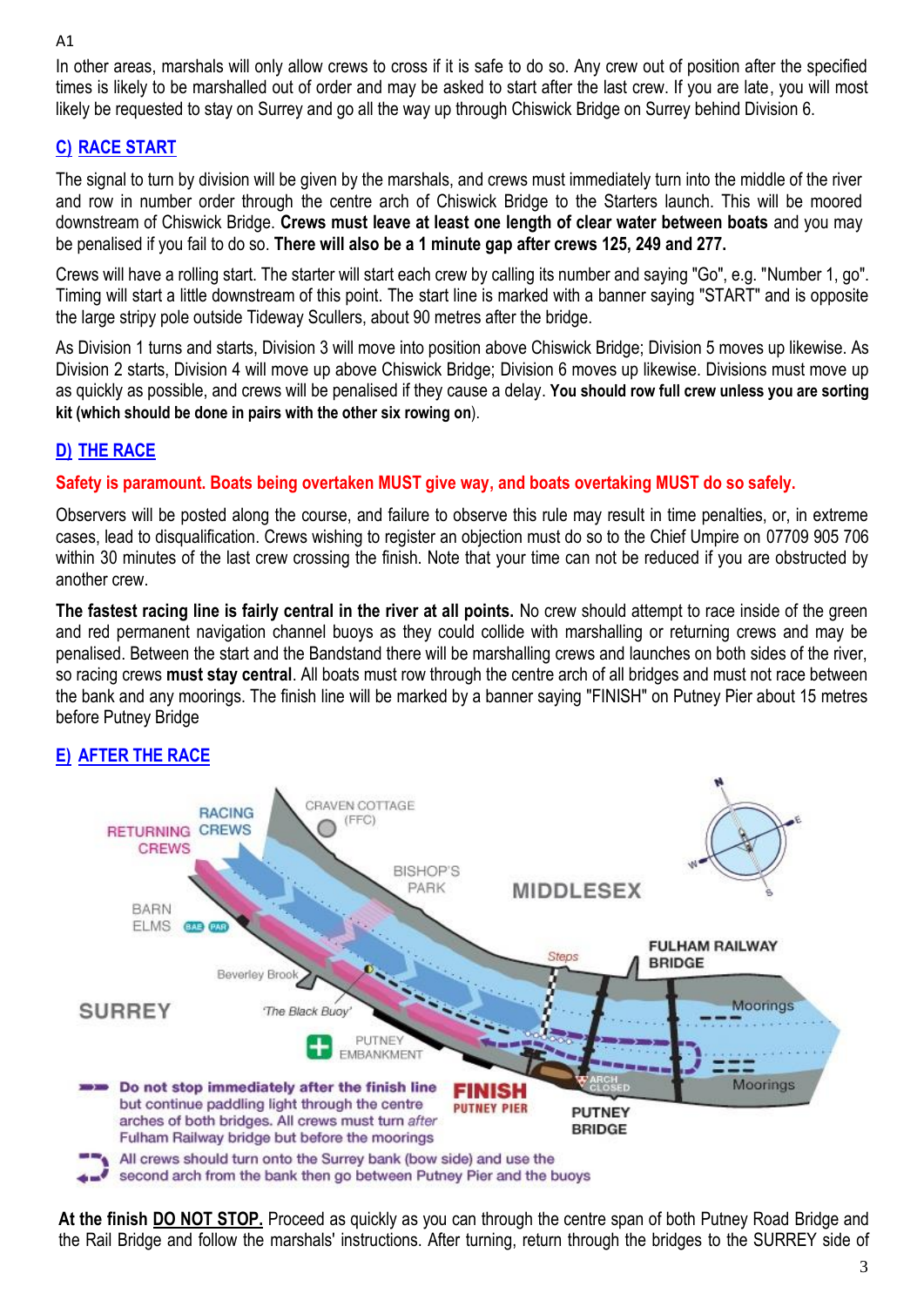A1

centre. Arch number 5, closest to the Surrey bank, is closed due to construction works. Pass promptly through the rail bridge and proceed through Putney Road Bridge before going in front of Putney Pier (as directed by the marshals) and continuing between the Surrey shore and the line of moored boats.

Crews going into Putney Clubs should be nearest the bank and crews going back upriver should take the outer lane to avoid congestion. **All crews must proceed to well above the Black Buoy before stopping to put on any additional clothing**, keeping out of the way of the race itself. Be aware of other crews around you and move out of the area as quickly as possible.

Crews returning to upriver boathouses from Putney **must proceed with great caution**. Racing crews are quite often out of the stream and close to the bank – make every effort not to interfere with their race, even if they are out of position on the river. **Stay in single file where possible, and if you move out to overtake do so rapidly and keep a good lookout.** This is when accidents are most likely to happen.

Crews returning to boathouses between Hammersmith Bridge and Furnivall should report to the crossing marshals at Hammersmith Bridge who will advise them when they may cross. Crews returning to Sons of the Thames and Latymer should report to the crossing marshal near St Paul's School for permission to cross. Crews disobeying these instructions are liable to disqualification.

All other returning crews must keep to the SURREY bank until you reach the Chiswick Steps crossing where there will be a crossing marshal if the race is still in progress. **If the race is still in progress you must wait to cross under instruction from the crossing marshal**, then cross promptly to the MIDDLESEX bank and stay on that side until you reach your destination or, for crews returning to Putney Town RC, the Chiswick Bridge crossover. Please be patient. **If you are returning to a club upstream of Barnes Bridge you must wait downstream of any crews still marshalling to race.** If you are returning to Putney Town RC, you may need to wait until the last crew has started before using the Chiswick Bridge crossover to return to SURREY.

## **ANY CREW INTERFERING WITH RACING CREWS WILL BE DISQUALIFIED.**

## **F) ABANDONMENT PLAN**

In case the race has to be abandoned at any time while crews are marshalling or racing the following procedure will apply and be strictly adhered to:

- Crews, on hearing sirens and/or seeing marshals waving red flags will immediately STOP. They will wait to be instructed on how and where to proceed by a marshal. They must maintain a sharp lookout for other crews in the vicinity who may not have heard or seen the warnings and are continuing with marshalling or racing. If necessary, they must move to avoid any collision with such a crew.
- Marshals will wait for instructions from the Chief Marshal, who will be in constant communication with the Race Safety Advisor, and once the cause and location of the problem has been determined, the Chief Marshal will put the abandonment plan into operation.
- Depending on where crews have boated, whether or not the Race has started and the number of crews still being marshalled, they may be asked to either paddle lightly downstream under the direction of the marshals (if they have boated from downstream of the marshalling area), or turn on to one of the banks and wait to be sent upstream if they boated from one of the clubs at or above Chiswick Bridge.
- A crew may be asked to proceed downstream of all marshalling crews before turning on to one of the banks.

### **G) OBJECTIONS or COMPLAINTS**

Crews wishing to register an objection must do so to the Chief Umpire on 07709 905 706 within 30 minutes of the last crew crossing the finish. Note that your time can not be reduced if you are obstructed by another crew.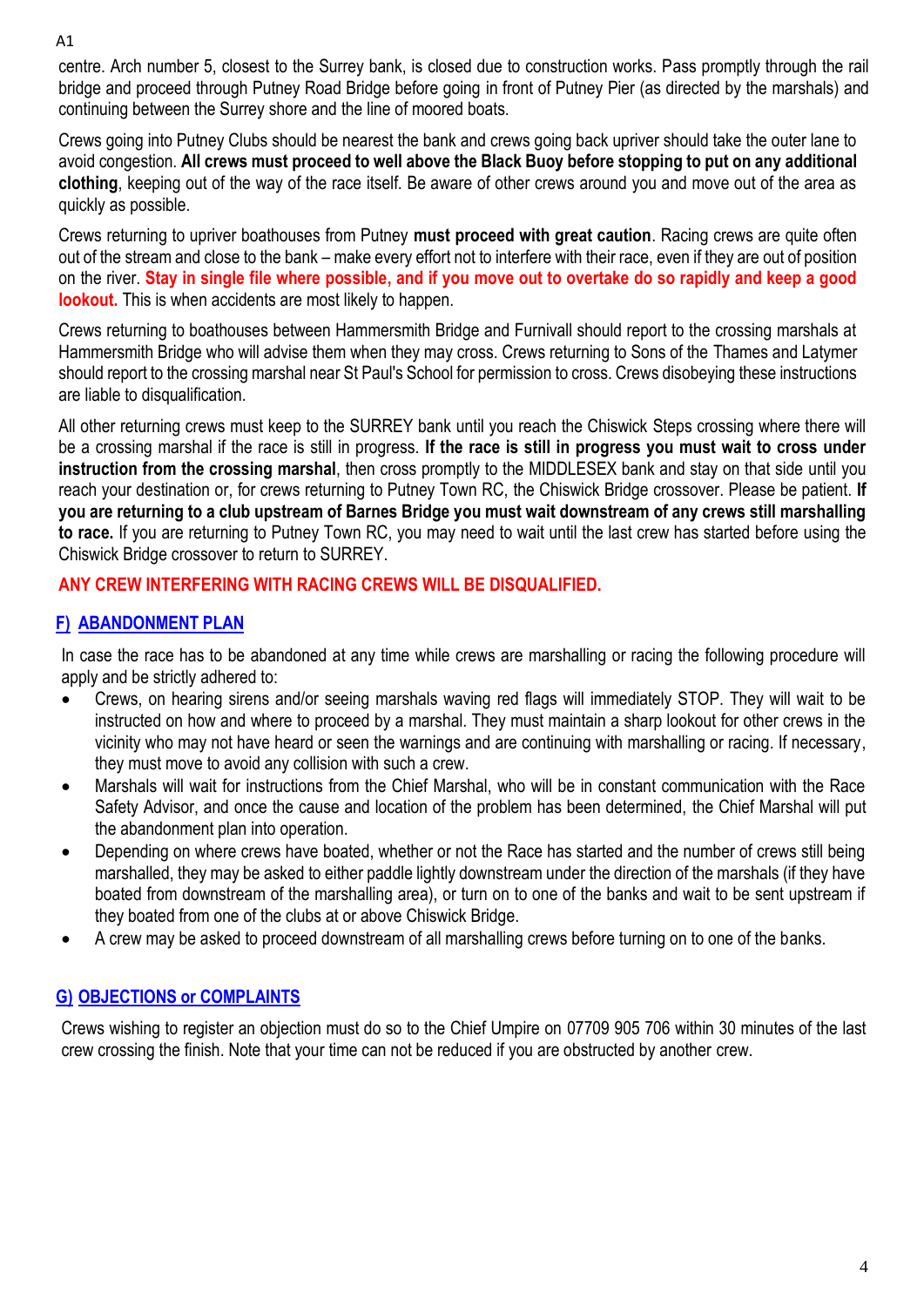# **GENERAL INFORMATION**

**It is each crew's responsibility to familiarise itself with these race specific instructions and local rules of the river, and to ensure that your boat conforms to British Rowing's Water Safety** *Row Safe* **guidelines.** When making an entry, club Captains must ensure that that their crews are fully briefed and competent to race in the conditions likely to be experienced on the Tideway. On the day of the event, every individual participant must, with the help of a responsible adult where appropriate, carry out their own personal risk assessment before boating. That risk assessment must include fitness, health, equipment and technique to determine whether or not they are able to race in the conditions as they find them.

**EQUIPMENT** The organisers do not accept responsibility for crews or equipment. Crews race at their own risk. **In the event of any failure of the steering mechanism on your boat you must immediately stop racing, slow down, move off the racing line when safe to do so, and seek assistance.** It is important that crews do not put themselves or others at risk by trying to finish the race with defective steering.

**LIGHTS** All crews are actively encouraged to have lights on their boats at all times on Tideway. In accordance with Rowing on the Tideway, a flashing white light should be used on the bow, and a steady white light on the stern. Each light should be firmly fixed to the boat, be visible for 800m and through 180°. Spare lights should be carried at all times.

**COACHING** In the interest of public safety, following crews by bicycling along the towpath is not condoned.

**CREW CHANGES** must be given to the Entries Secretary who can be found on race day at Thames RC in Putney. All crew members must be either British/Scottish/Welsh Rowing registered (excluding overseas crews).

**RACE NUMBERS** can be collected from your host club and must be returned to the point from which they were collected or a charge of £30 will be incurred.

**BOATING**: Wherever you wish to boat from, please obtain permission from the Clubs involved. **If you are boating from a Putney boathouse** as a visiting crew, please comply with the parking instructions as shown on the parking permit and please obey any instructions you are given by the Police, Traffic Wardens or our stewards. When unloading and loading boats at Putney **you must leave sufficient room for emergency vehicles to pass.** Any failure to comply with parking instructions may be lead to all crews from the relevant club being penalised in the race.

If there is a queue to boat at Putney, you may find it quicker to walk your boat along the hard to a quieter area away from your parked trailer. **Boat in time to reach your marshalling spot by 2:15pm**

**CREW COMPETENCE**: If a Club enters a crew (including the coxswain) deemed not to be sufficiently competent to race, the crew will be escorted off the course and action will be taken against the offending club. Captains must ensure that they enter crews that are properly prepared for the race, are medically, physically and technically capable of completing a ten mile outing on the Tideway and of being on the water for over two hours.

**Hypothermia is a real danger**: crews should take clothing on the water with them that will keep them both warm and dry during marshalling, which can be protracted, and should wear sufficient kit in inclement weather during the race. A plastic bag is always useful for clothing during the race.

**COXSWAIN AGE & LANGUAGE** Captains of Clubs are responsible for ensuring that all coxswains have appropriate experience and knowledge to undertake coxing on the tideway, and are reminded that this is a condition of entry. A minimum age of 15 is normally expected. We expect at least one of either cox or stroke to speak English and understand marshals' instructions.

**RIVER/WEATHER CONDITIONS**: In the event of adverse river/weather conditions:

- **Prior to race day** information will be posted at [twitter.com/wehorr.](http://twitter.com/wehorr.)
- **On race day** please take note of any announcements made by the Control Commission personnel in your area or by your host Club. We will aim to advise crews 2 hours before the race start time (i.e. before crews go afloat) if the start of the race is in question and will also give a time (likely to be within the hour) when a decision will be made as to whether the race will proceed or be cancelled. If you are in any doubt about going afloat please ask. [twitter.com/wehorr](http://twitter.com/wehorr) will provide up-to-date information.